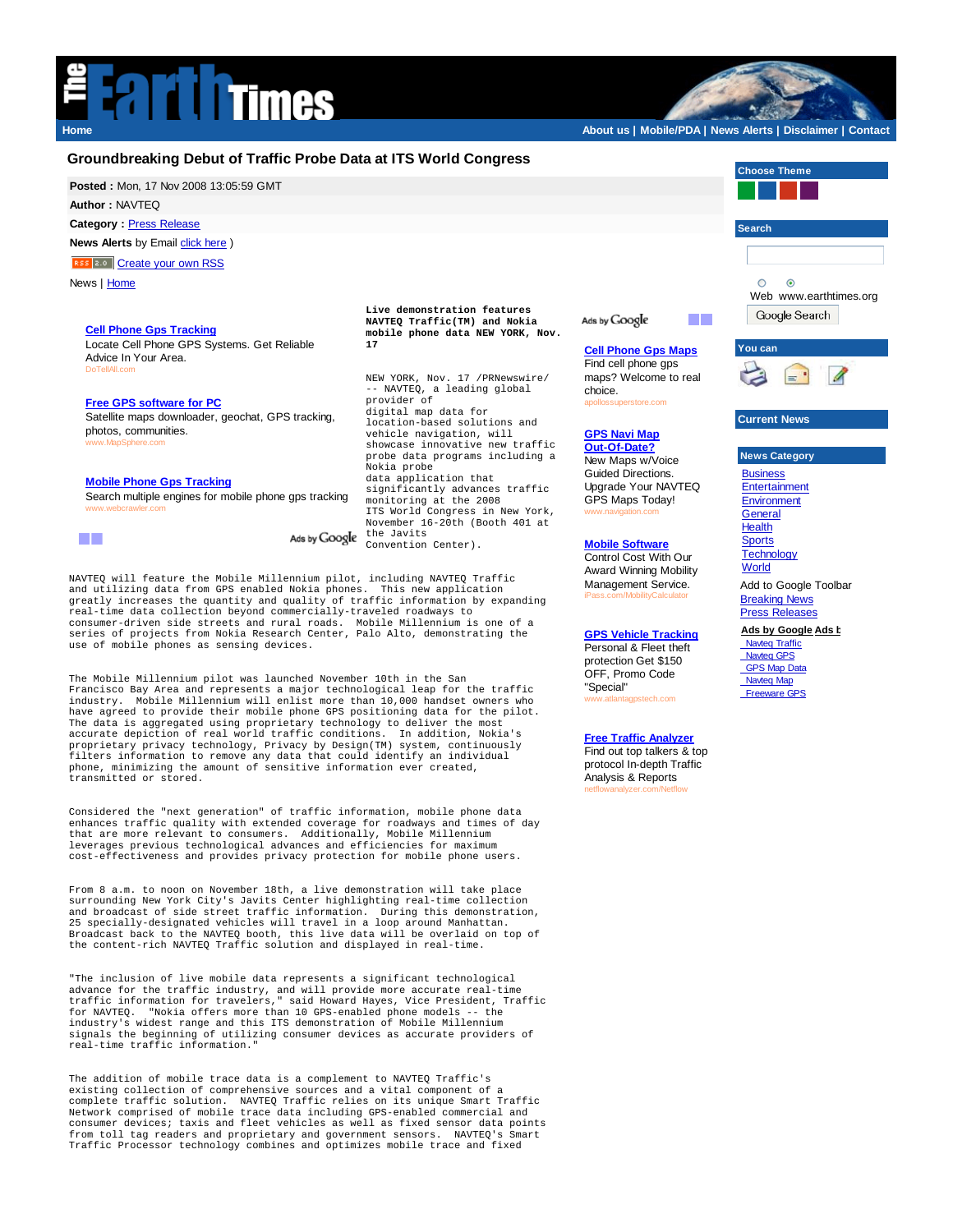sensor data points with additional NAVTEQ-collected incident and historical information to deliver complete and accurate travel time predictions.

Commercial deployment of NAVTEQ Traffic services including Nokia's mobile phone data is expected in the first half of 2009.

## About NAVTEQ

NAVTEQ is a leading provider of comprehensive digital map information for automotive navigation systems, mobile navigation devices, Internet-based mapping applications, and government and business solutions. NAVTEQ creates the digital maps and map content that power navigation and location-based services solutions around the world. The Chicago-based company was founded in 1985 and has approximately 4,000 employees located in 194 offices and in 42 countries.

NAVTEQ is a trademark in the U.S. and other countries. All rights reserved.

## About Mobile Millennium

Mobile Millennium is a public pilot that will collect and study traffic data received from GPS-enabled mobile devices and is part of the SafeTrip-21 initiative, the U.S. Department of Transportation's program to significantly advance traffic data collection and traffic information quality.

NAVTEQ and Nokia are collaborating on this cutting-edge project with the California Department of Transportation (Caltrans), UC-Berkeley's Civil and Environmental Engineering Department and the California Center for Innovative Transportation (CCIT).

\* Source: Swedish analyst firm Berg Insight, January 15, 2008

(Logo: http://www.newscom.com/cgi-bin/prnh/20060313/NAVTEQLOGO)

SOURCE NAVTEQ

 $\frac{1}{2}$  is presented in the set of  $\frac{1}{2}$ 

**Article : Groundbreaking Debut of Traffic Probe Data at ITS World Congress Print this article Share this article**

**Stay Updated News gadget on your Google homepage Subscribe to a news feed in Google Reader Share on** Del.icio.us Digg Facebook Fark Google reddit Slashdot StumbleUpon digg FARK *i*Coogle facebook I.  $\alpha$  reddit **FOR** 



More...

SU